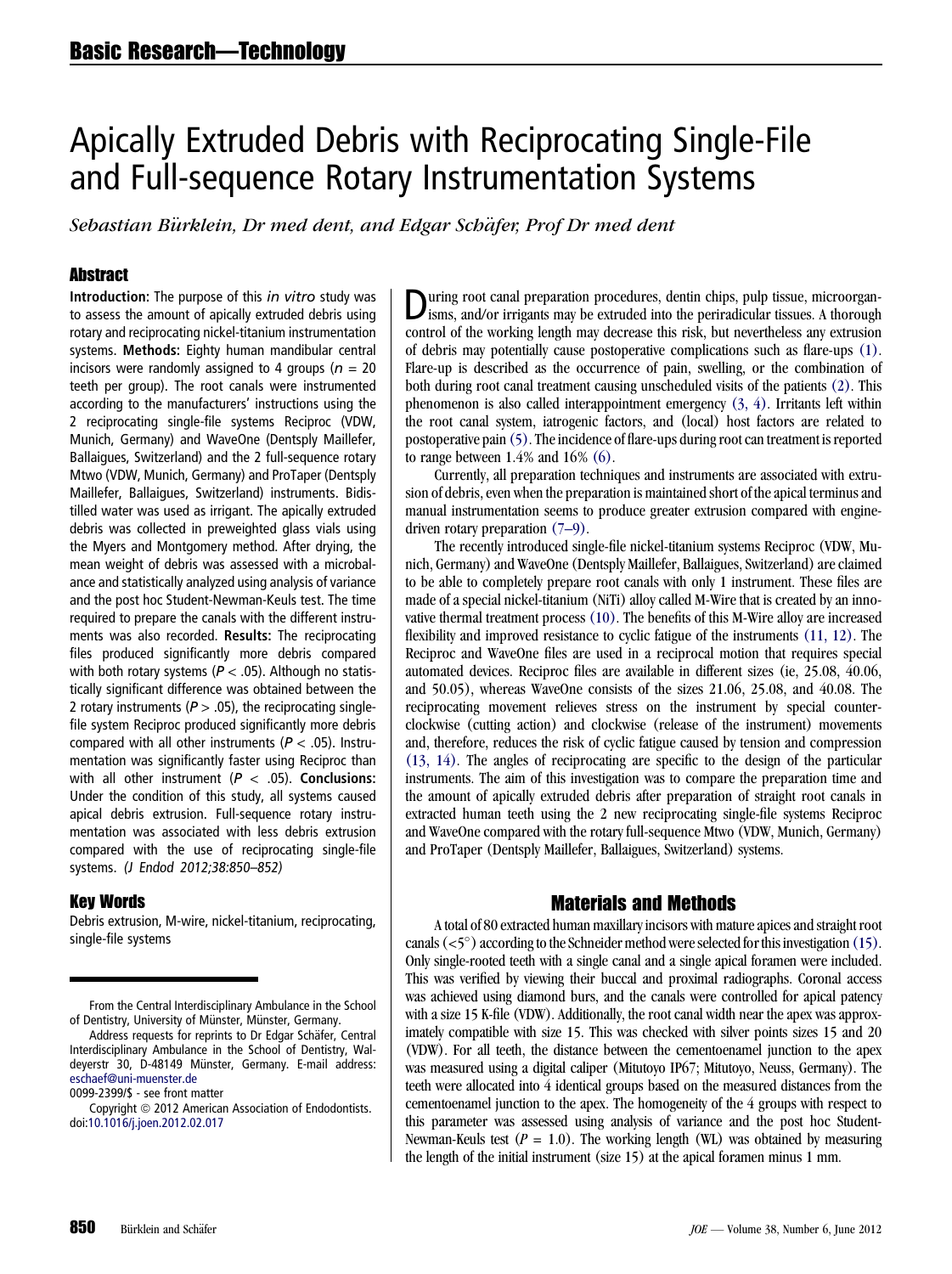After each instrument or after 3 pecks using the reciprocating files (as recommended by the manufacturers), 2 mL of bidistilled water was used as irrigant. The irrigation needle (NaviTip 31ga; Ultradent, South Jordan, UT) was placed as deep as possible into the canal without resistance but not deeper as the predetermined WL minus 1 mm.

All types of instruments were set into permanent rotation with a 6:1 reduction handpiece (Sirona, Bensheim, Germany) powered by a torque-limited electric motor (VDW Silver Reciproc Motor, VDW). For each file, the individual torque limit and rotational speed programmed in the file library of the motor were used, whereas Reciproc and Wave-One were used in a reciprocating working motion generated by the motor. The preparation sequences were as follows:

- 1. Group 1: All Mtwo instruments were used to the full length of the canals according to the manufacturer's instructions using a gentle in-and-out motion. The instrumentation sequence was 10.04, 15.05, 20.06, 25.06, 30.05, 35.04, and 40.04.
- 2. Group 2: ProTaper instruments were used according to the manufacturer's instructions using a gentle in-and-out motion. The instrumentation sequence was SX at two thirds of the WL; S1 and S2 at  $WL - 1$  mm; and then F1 (20.07), F2 (25.08), F3 (30.09), and F4 (40.06) at the WL. Once the instrument had negotiated to the end of the canal and had rotated freely, it was removed.
- 3. Group 3: A R40 Reciproc file having a size 40 at the tip and a taper of 0.06 over the first 3 mm was used in a reciprocating, slow in-and-out pecking motion according to the manufacturer's instructions. The flutes of the instrument were cleaned after 3 in-and-outmovements (pecks). No glide path was created before instrumentation as the initial size of all canals was equal to size 20.
- 4. Group 4: A large reciprocating WaveOne file having a size 40 and a taper of 0.06 was used in a reciprocating, slow in-and-out pecking motion according to the manufacturer's instructions. The flutes of the instrument were cleaned after 3 pecks. No glide path was created before instrumentation because the initial size of all canals was equal to size 20.

In each of these 4 test groups, 20 canals were enlarged. Instruments were used to prepare 4 canals only. All root canal preparations were completed by 1 operator, whereas the assessment of extruded debris was performed by a second examiner who was blind with respect to all experimental groups.

The extruded debris and the irrigant (bidistilled water) were collected in a preweighed receptor tube attached to the lower edge of an individual rubber plug made for each tooth as previously described [\(16\)](#page-2-0) (Fig 1). The root apex hung within the receptor tube. A second bottle was used to hold the device during instrumentation so that no contact to the collecting vial was possible. The bottle was vented with a 25-G needle alongside the rubber plug to equalize the pressure. The bottle was obscured that the operator could not see the root apex during instrumentation. Once instrumentation had been completed, each tooth was separated from the receptor tube, and the debris adhering to the root surface was collected from the root surface by washing the root with 1 mL of bidistilled water into the receptor tube. The receptor tubes were then stored in an incubator at  $70^{\circ}$ C for 5 days in order to evaporate the moisture before weighing the dry debris. An electronic balance (Sartorius Cubis, Göttingen, Germany) with an accuracy of  $\pm 0.00001$  g was used to weigh the tubes containing the debris. Three consecutive weights with a difference of  $< 0.00002$  g were obtained for each tube, and the mean value was calculated. The dry weight of extruded debris was calculated by subtracting the weight of the empty tube from the weight of the tube containing debris.

The time for canal preparation was recorded and included total active instrumentation, instrument changes within the sequence, clean-



**Figure 1.** Experimental setup according to Myers and Montgomery [\(16\)](#page-2-0). Further details are given in the text.

ing of the flutes of the instruments, and irrigation. The amount of extruded debris and preparation times were analyzed statistically using the analysis of variance and post hoc Student-Newman-Keuls test at a significance level of  $P < .05$ .

## Results

Instrumentation with Reciproc files was significantly faster than with all other instruments ( $P < .05$ ) (Table 1). WaveOne was significantly faster than Mtwo and ProTaper ( $P < .05$ ). There was no statistically significant difference between Mtwo and ProTaper  $(P > .05)$ .

The reciprocating single-file WaveOne and Reciproc systems produced significantly more debris compared with both full-sequence rotary systems ( $P < .05$ ) [\(Table 2](#page-2-0)). Although no statistically significant difference was obtained between Mtwo and ProTaper ( $P > .05$ ), the reciprocating single-file system Reciproc produced significantly more debris compared with all other instruments  $(P < .05)$ .

### Discussion

According to the results of this study, apical debris extrusion occurred independent of the type of instrument used. The reciprocating single-file systems extruded significantly more debris compared with the full-sequence rotary NiTi instruments ( $P < .05$ ). Reciproc extruded significantly more debris than all other files ( $P < .05$ ). Previous studies showed that the amount of apical debris extrusion can be related to the root canal anatomy and/or the instrumentation technique, and currently no method completely avoids debris extrusion [\(13, 17–23\).](#page-2-0)

The obtained differences may be caused by the preparation technique and the cross-sectional design of the instruments. Mtwo and Reciproc have an identical S-shaped cross-sectional design with sharp

**TABLE 1.** Preparation Time with the Different Instruments

| Preparation Time (s) ProTaper Mtwo WaveOne Reciproc |                       |       |            |                   |
|-----------------------------------------------------|-----------------------|-------|------------|-------------------|
| Mean                                                | $207.45^a$ $202.05^a$ |       | $88.4^{b}$ | 73.3 <sup>c</sup> |
| SD                                                  | 16.61                 | 22.76 | 14.68      | 13.17             |
| Min                                                 | 175                   | 168   | 63         | 54                |
| Max                                                 | 230                   | 242   | 112        | 93                |

Values with the same letters were not statistically different at  $P = .05$ .